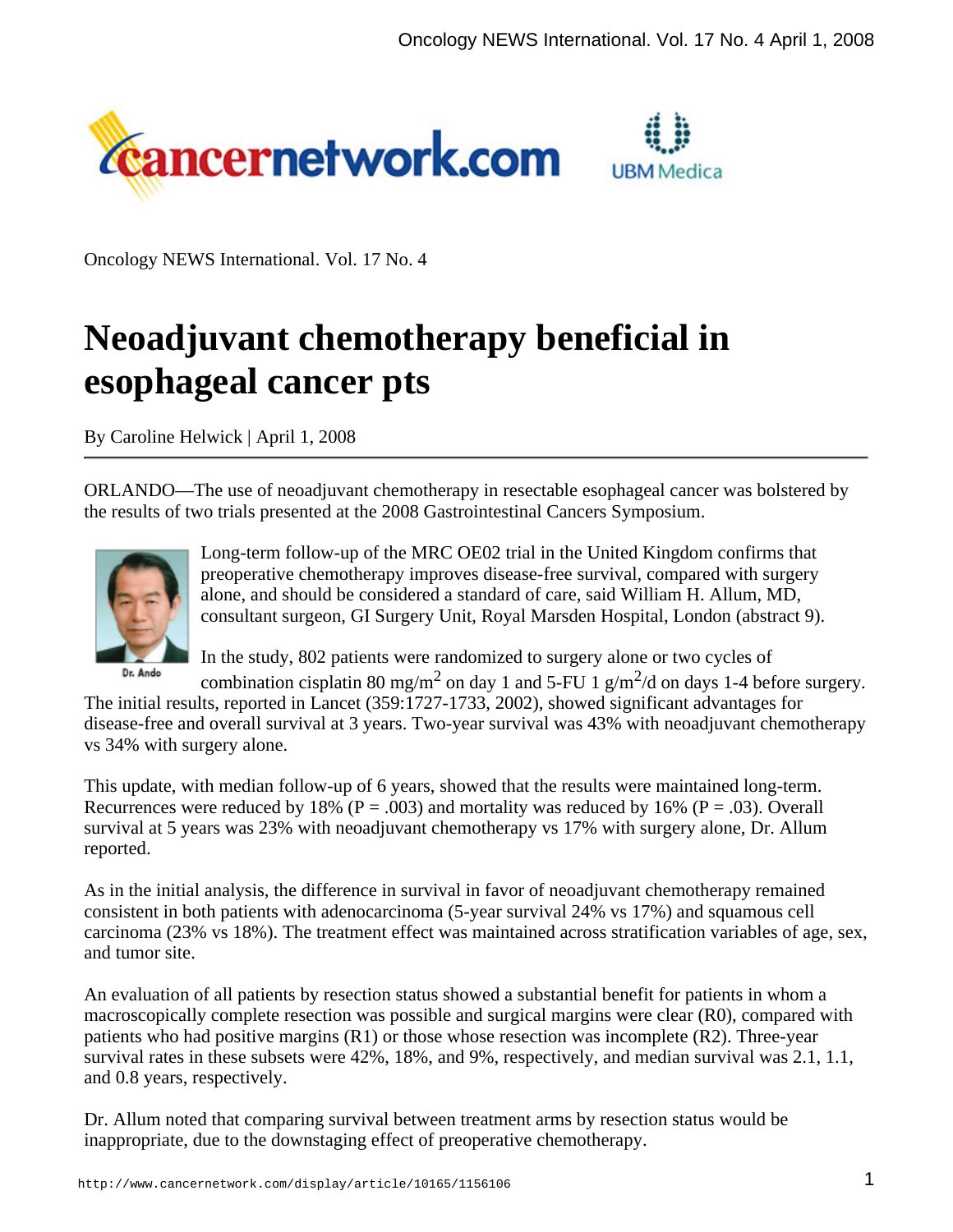An ongoing UK trial (OE05) is addressing the question of the most appropriate chemotherapy combination for these patients.

## **Japanese study**

Japanese investigators concluded from study JCOG 9907 that preoperative chemotherapy with cisplatin and 5-FU followed by surgery is superior to postoperative adjuvant chemotherapy with the same regimen (abstract 10) and can be regarded as a standard of care. Their previous trial, JCOG 9204, showed that adjuvant chemotherapy improved survival over surgery alone in esophageal squamous cell carcinoma.

JCOG 9907 randomized 330 patients with stage II-III squamous cell carcinoma of the thoracic esophagus to two cycles of chemotherapy with cisplatin (80 mg/m<sup>2</sup> on day 1) plus 5-FU (800 mg/m<sup>2</sup>/d on days 1-5) followed by surgery or to surgery followed by the same regimen. Median follow-up was 23 months.

At a planned interim analysis in March 2007, median progression-free survival was 3 years for the preoperative chemotherapy arm and 2 years for the postoperative chemotherapy arm, representing a 24% reduction in risk

 $(P = .044)$ , which did not meet stopping criteria, reported Nobutoshi Ando, MD, of the Tokyo Dental College, Ichikawa General Hospital. However, the reseachers observed an "unexpectedly large difference" in 5-year overall survival, a secondary endpoint, Dr. Ando said: 60% and 38%, respectively, for a 36% reduction in risk with preoperative treatment ( $P = .013$ ).

There was no significant increase in adverse events with the preoperative approach, and no significant interaction between nodal status and treatment effect.

Based on these findings, the Data and Safety Monitoring Committee recommended early termination of the study and publication of the results.

Preoperative chemotherapy also induced downstaging and the ability to achieve R0 margin status. The survival benefit occurred primarily in patients with stage II disease, he added.

## **VantagePoint**

### **Several standards of care for resectable esophageal ca**

Susan G. Urba, MD — The trials from the UK and Japan reached a similar important conclusion: "There is a survival benefit for preoperative chemotherapy in esophageal cancer," said Dr. Urba, of the University of Michigan Comprehensive Cancer Center.

The National Comprehensive Cancer Network was concerned that the survival benefit observed in MRC OE02 might not hold up, she said. After a median follow-up of 6 years, the survival benefit was indeed maintained.

Dr. Urba noted that the size of this trial—802 subjects—contributed to the strength of the data. One weakness, she said, is that the study lacked information about disease stage.

The study also showed the importance of resection status. "Survival in patients with R0 resection is two